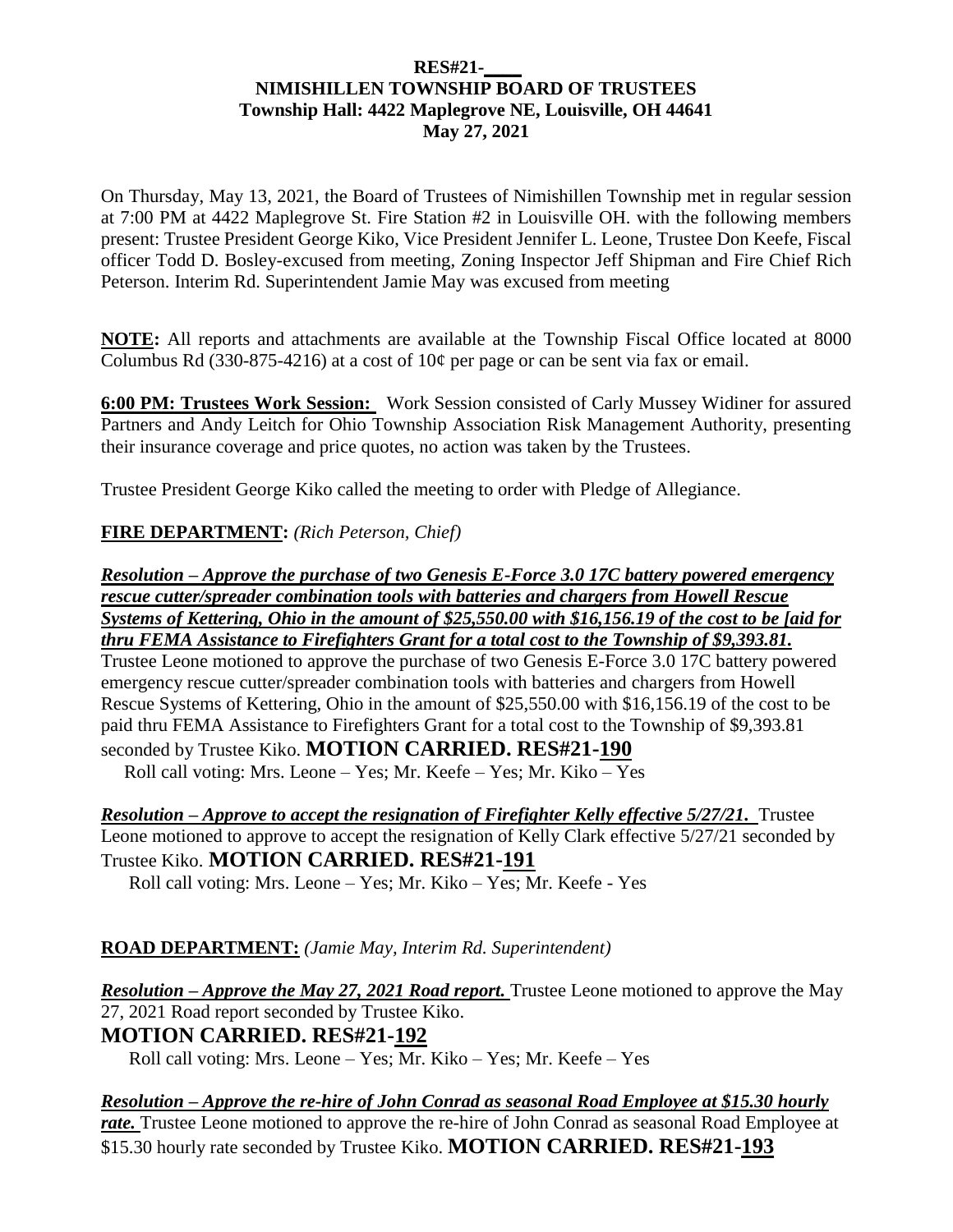Roll call voting: Mrs. Leone – Yes; Mr. Kiko – Yes; Mr. Keefe – Yes

*Resolution – Approve purchase of a new Snow Plow for the 2020 Kenworth from Glenhill Road Machinery; total cost \$15,475.32.* Trustee Leone motioned to approve purchase of a new Snow plow for the 2020 Kenworth from Glenhill Road Machinery; total cost \$15,475.32 seconded by Trustee Kiko. **MOTION CARRIED. RES#21-194** 

Roll call voting: Mrs. Leone – Yes; Mr. Kiko – Yes; Mr. Keefe – Yes

*Resolution – Award the 2021 Paving Project to the Shelly Company 8920 Canyon Falls Blvd, Ste 120, Twinsburg, Ohio 44087-1973; For bid amount of \$403,406.62.* Trustee Leone motioned to award the 2021 Paving Project to the Shelly Company 8920 Canyon Falls Blvd, Ste 120, Twinsburg, Ohio 44087-1973; For bid amount of \$403,406.62 seconded by Trustee Kiko. **MOTION CARRIED. RES#21-195**  Roll call voting: Mrs. Leone – Yes; Mr. Kiko – Yes; Mr. Keefe – Yes

# **ZONING DEPARTMENT:** *(Jeff Shipman, Zoning Inspector)*

*Resolution – Approve May 27, 2021 Zoning Report.* Trustee Leone motioned to approve the May 27, 2021 Zoning Report seconded by Trustee Keefe. **MOTION CARRIED. RES#21-196** Roll call voting: Mrs. Leone – Yes; Mr. Kiko – Yes; Mr. Keefe – Yes

*Resolution – Approve the Abatement of 5374 Columbus rd., Louisville, Ohio; pending house sale, tall grass and garbage.* Trustee Leone motioned to approve the Abatement of 5374 Columbus Rd., Louisville, Ohio; pending house sale, tall grass and garbage seconded by Trustee Kiko. **MOTION CARRIED. RES#21-197**

Roll call voting: Mrs. Leone – Yes; Mr. Kiko – Yes; Mr. Keefe – Yes

*Resolution – Approve the abatement of 5122 Glenoak Street, Louisville, Ohio; debris and tall grass.* Trustee Leone motioned to approve the Abatement of 5122 Glenoak Street, Louisville, Ohio; debris and tall grass seconded by Trustee Kiko. **MOTION CARRIED. RES#21-198**  Roll call voting: Mrs. Leone – Yes; Mr. Kiko – Yes; Mr. Keefe – Yes

**Discussion:** Will notify Trustees of cost to abate properties at next meeting if owners do not comply.

### **FISCAL OFFICER:** *(Todd D. Bosley)*

*Resolution – Approve payment to Huntington Bank for monthly service charges in amount of \$230.17.* Trustee Leone motioned to approve payment to Huntington Bank for monthly service charges in amount of \$230.17 seconded by Trustee Kiko. **MOTION CARRIED. RES#21-199**

Roll call voting: Mrs. Leone – Yes; Mr. Kiko – Yes; Mr. Keefe – Yes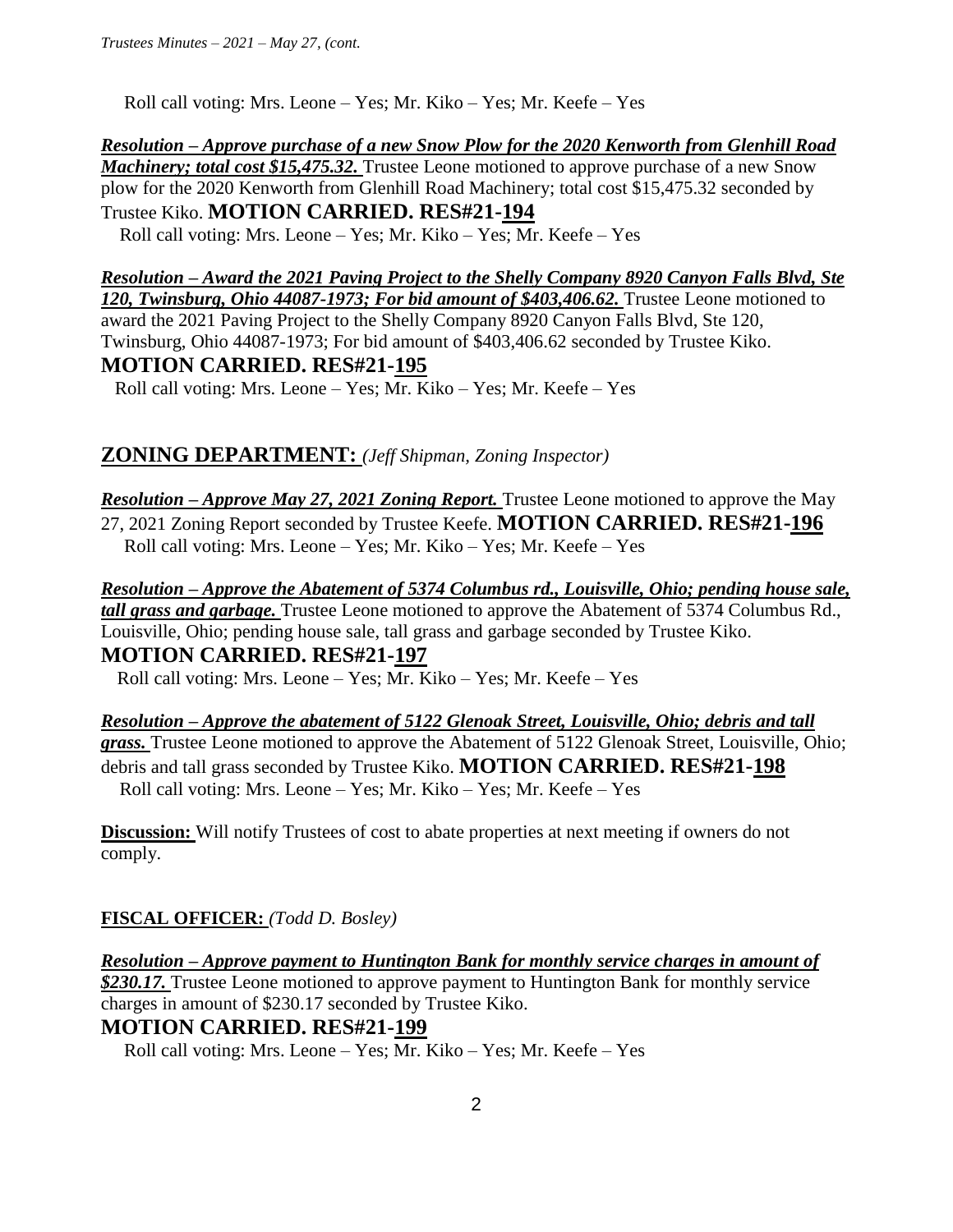*Resolution – Approve payment to Paychex of New York LLC in amount of \$150.00 for charges to set up Time and Attendance Services.* Tabled until next meeting. *Resolution – Approve minutes for May 13, 2021 Special Meeting.* Trustee Leone motioned to approve minutes for the May 13, 2021 Special Meeting seconded by Trustee Kiko. **MOTION CARRIED. RES#20-200** Roll call voting: Mrs. Leone – Yes; Mr. Kiko – Yes; Mr. Keefe – Yes

*Resolution – Approve minutes for May 13, 2021 Trustee Meeting.* Trustee Leone motioned to approve minutes for the May 13, 2021 Trustees Meeting seconded by Trustee Kiko. **MOTION CARRIED. RES#21-201**

Roll call voting: Mrs. Leone – Yes; Mr. Kiko – Yes; Mr. Keefe – Yes

### **CONCERNS OF CITIZENS:**

Mrs. Moody, 718 Pilot Knob – Offering to anyone flags that were previously used on Veterans Graves.

**TRUSTEES:** *(George Kiko, Jennifer Leone, Don Keefe)*

*Resolution – Enter into executive session from this regular meeting at 7:15 PM as authorized under O.R.C. 121.22 (G)(1) Personnel Matters to consider appointment, employment, dismissal,*  discipline, promotion, demotion or compensation of a public employee. Trustee Keefe motioned to enter into executive session from this regular meeting as authorized under O.R.C. 121.22 (G)(1) Personnel Matters to consider appointment, employment, dismissal, discipline, promotion, demotion or compensation of a public employee seconded by Trustee Kiko.

## **MOTION CARRIED. RES#21-202**

Roll call voting: Mrs. Leone – Yes; Mr. Kiko – Yes; Mr. Keefe – Yes

*Resolution – Return from executive session at 7:29PM and resume the regular meeting.*

Trustee Keefe motioned to return from executive session at 7:29 PM and resume the regular meeting seconded by Trustee Leone. **MOTION CARRIED. RES#21-203**  Roll call voting: Mrs. Leone – Yes; Mr. Kiko – Yes; Mr. Keefe – Yes

*Resolution – Approve to Hire Caroline Paris for part time Township Secretary at an hourly rate of \$16.00 effective 5/27/21.* Trustee Leone motioned to approve the hire of Caroline Paris for part time Township Secretary at an hourly rate of \$16.00 effective 5/27/21 seconded by Trustee Kiko. **MOTION CARRIED. RES#21-204** 

Roll call voting: Mrs. Leone – Yes; Mr. Kiko – Yes; Mr. Keefe – Yes

*Resolution – Adjourn meeting.* Trustee Leone motioned to adjourn meeting seconded by Trustee Kiko. **MOTION CARRIED. RES#21-205** 

Roll call voting: Mrs. Leone – Yes; Mr. Kiko – Yes; Mr. Keefe - yes